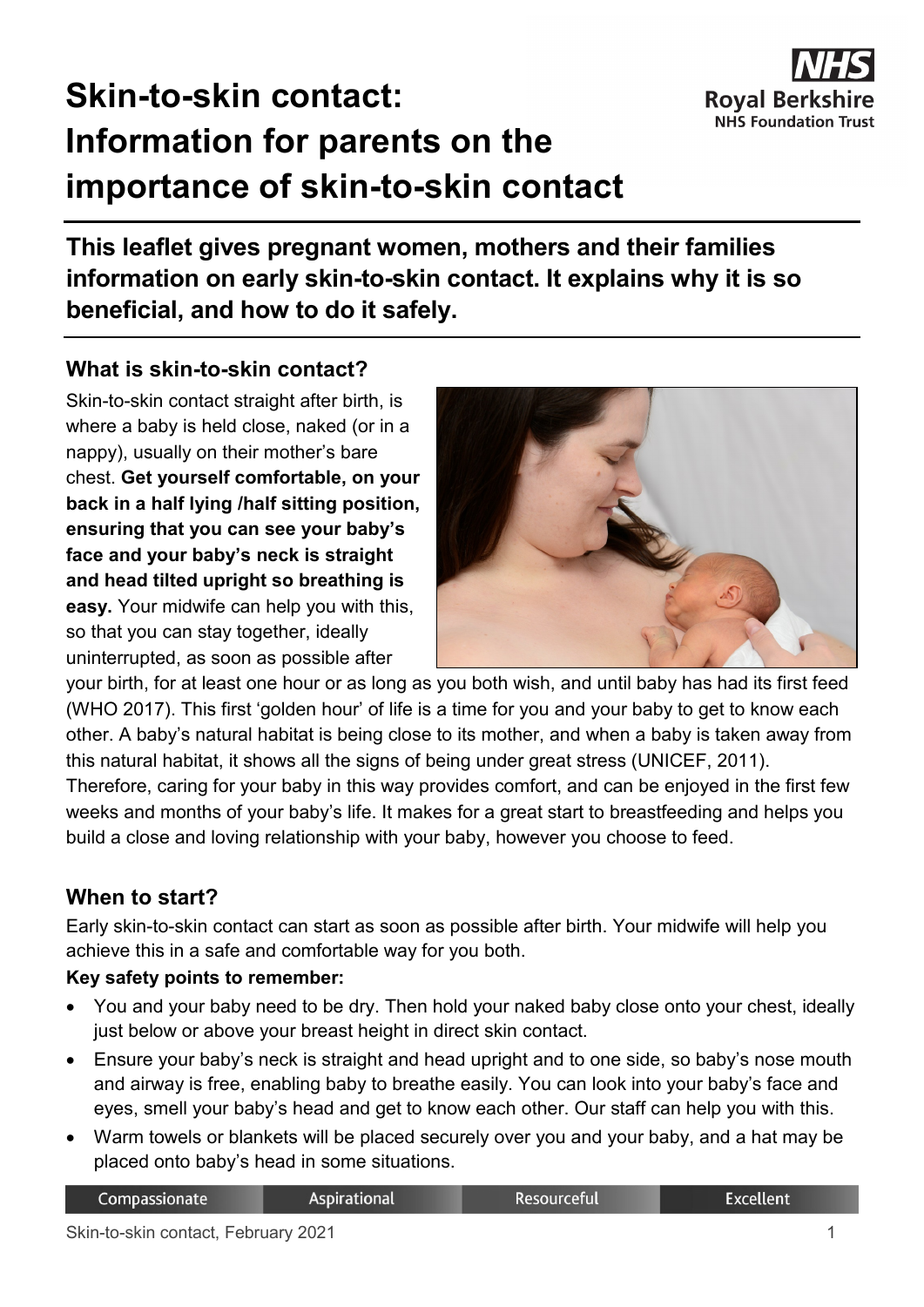- Touch, caress and cuddle your baby snugly, taking care not to clasp too tightly.
- We will ask your partner/supporter to supervise you if you are feeling sleepy, as we don't want your baby to fall onto the floor.
- **Caution**: Extra care maybe needed during suturing, **and allow your partner to hold baby in skin-to-skin contact if using Entonox.**
- **Caution**: Extra vigilance is needed with positioning your baby safely in cases of high BMI
- **Caution**: It may be delayed initially or at any time, if you are feeling extremely drowsy, unwell or are unsupervised by a partner or staff.
- **Caution**: Do not have skin contact if you are using a mobile phone or tablet or any other distracting activity.

Research suggests that this first contact between a mother and baby is extremely important and as long as you and your baby is healthy, other activities such as weighing and dressing can wait (NICE, 2006 HSIB 2020).

# **What are the benefits?**

- Keeps baby warm and calm.
- Stabilises baby's heart rate and breathing.
- Baby is colonised by the same beneficial bacteria as the mother, building up an initial immune system, providing protection against infection.
- Helps promote intuitive feeding behaviour from your baby, (tongue poking and licking, becoming more alert and active) Baby may move toward the breast and self-attach for the first feed, allow



your baby time to explore and work things out. If choosing to formula feed then this is the time to feed your baby on these early signals, our staff can guide you with this.

- Promotes the release of mothering hormones (prolactin and oxytocin) which promotes wellbeing, stimulates calmness, breast milk production and helps release the milk (let down).
- Babies who engage in skin-to-skin contact cry less and for shorter periods, so it is a great way to soothe and calm your baby.
- Babies who latch well breastfeed exclusively for longer.
- Increases feelings of affection in mothers by allowing for that period of bonding.
- Builds your confidence in looking after your baby.
- Decreases breast engorgement (painful buildup of milk).
- Decreases the chance of postnatal depression.
- Your birthing partner may also take part in skin-to-skin contact with your baby, if for any reason you are unable to initially (WHO 2007). This option can be discussed with the midwife on the day and our staff will help facilitate this and you can have skin contact as soon as you wish to and are able.

**Excellent**